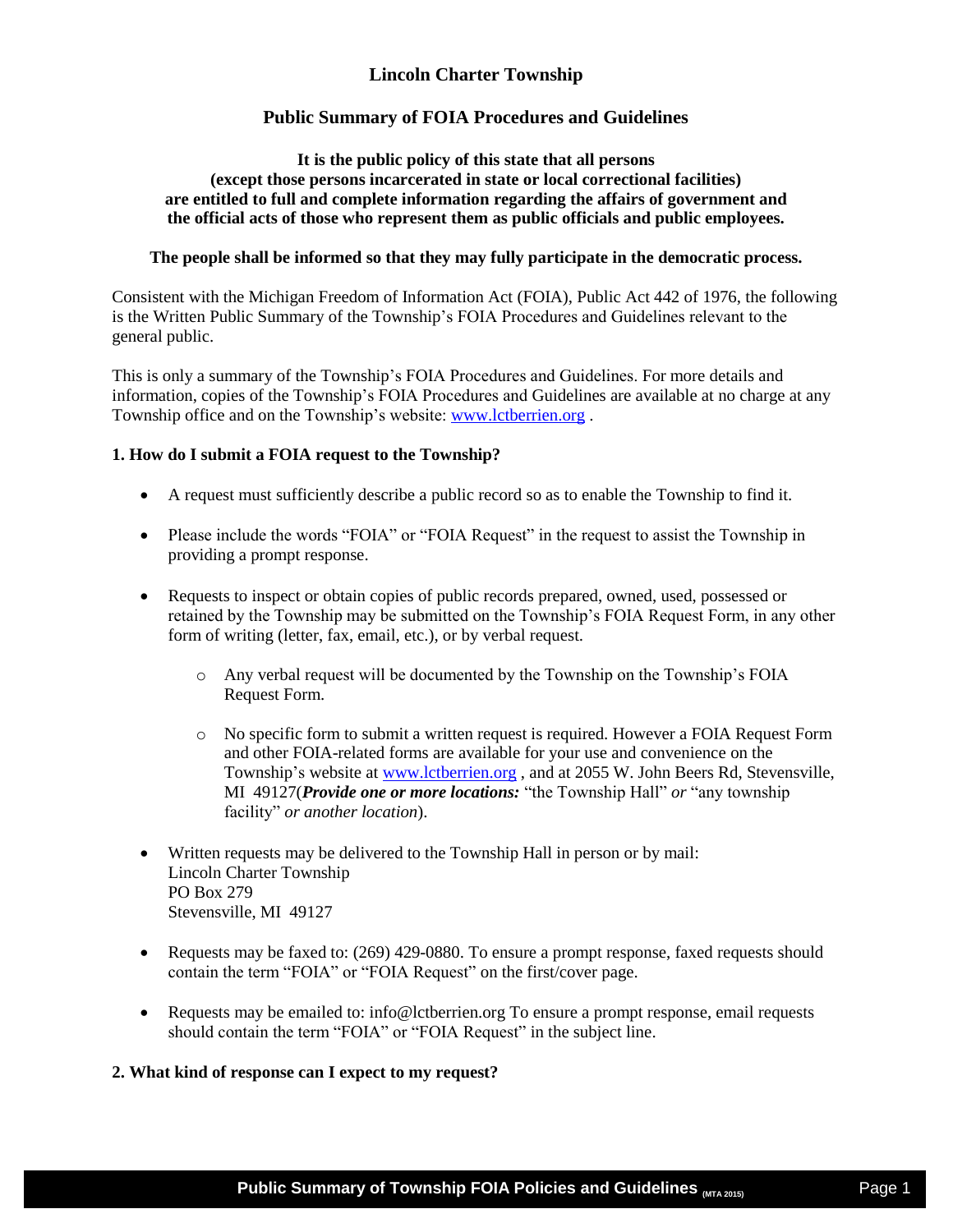- Within 5 business days after receiving a FOIA request the Township will issue a response. If a request is received by fax or email, the request is deemed to have been received on the following business day. The Township will respond to your request in one of the following ways:
- $\bullet$
- o Grant the request,
- o Issue a written notice denying the request,
- o Grant the request in part and issue a written notice denying in part the request,
- o Issue a notice indicating that due to the nature of the request the Township needs an additional 10 business days to respond, or
- o Issue a written notice indicating that the public record requested is available at no charge on the Township's website
- If the request is granted, or granted in part, the Township will ask that payment be made for the allowable fees associated with responding to the request before the public record is made available.
- If the cost of processing the request is expected to exceed \$50, or if you have not paid for a previously granted request, the Township will require a deposit before processing the request.

## **3. What are the Township's deposit requirements?**

- If the Township has made a good faith calculation that the total fee for processing the request will exceed \$50.00, the Township will require that you provide a deposit in the amount of 50% of the total estimated fee. When the Township requests the deposit, it will provide you a non-binding best efforts estimate of how long it will take to process the request after you have paid your deposit.
- If the Township receives a request from a person who has not paid the Township for copies of public records made in fulfillment of a previously granted written request, the Township will require a deposit of 100% of the estimated processing fee before it begins to search for the public record for any subsequent written request when **all** of the following conditions exist:
	- o The final fee for the prior written request is not more than 105% of the estimated fee;
	- o The public records made available contained the information sought in the prior written request and remain in the Township's possession;
	- o The public records were made available to the individual, subject to payment, within the best effort time frame estimated by the Township to provide the records;
	- o Ninety (90) days have passed since the Township notified the individual in writing that the public records were available for pickup or mailing;
	- o The individual is unable to show proof of prior payment to the Township; and
	- o The Township has calculated an estimated detailed itemization that is the basis for the current written request's increased fee deposit.
- The Township will not require the 100% estimated fee deposit if any of the following apply:
	- o The person making the request is able to show proof of prior payment in full to the Township;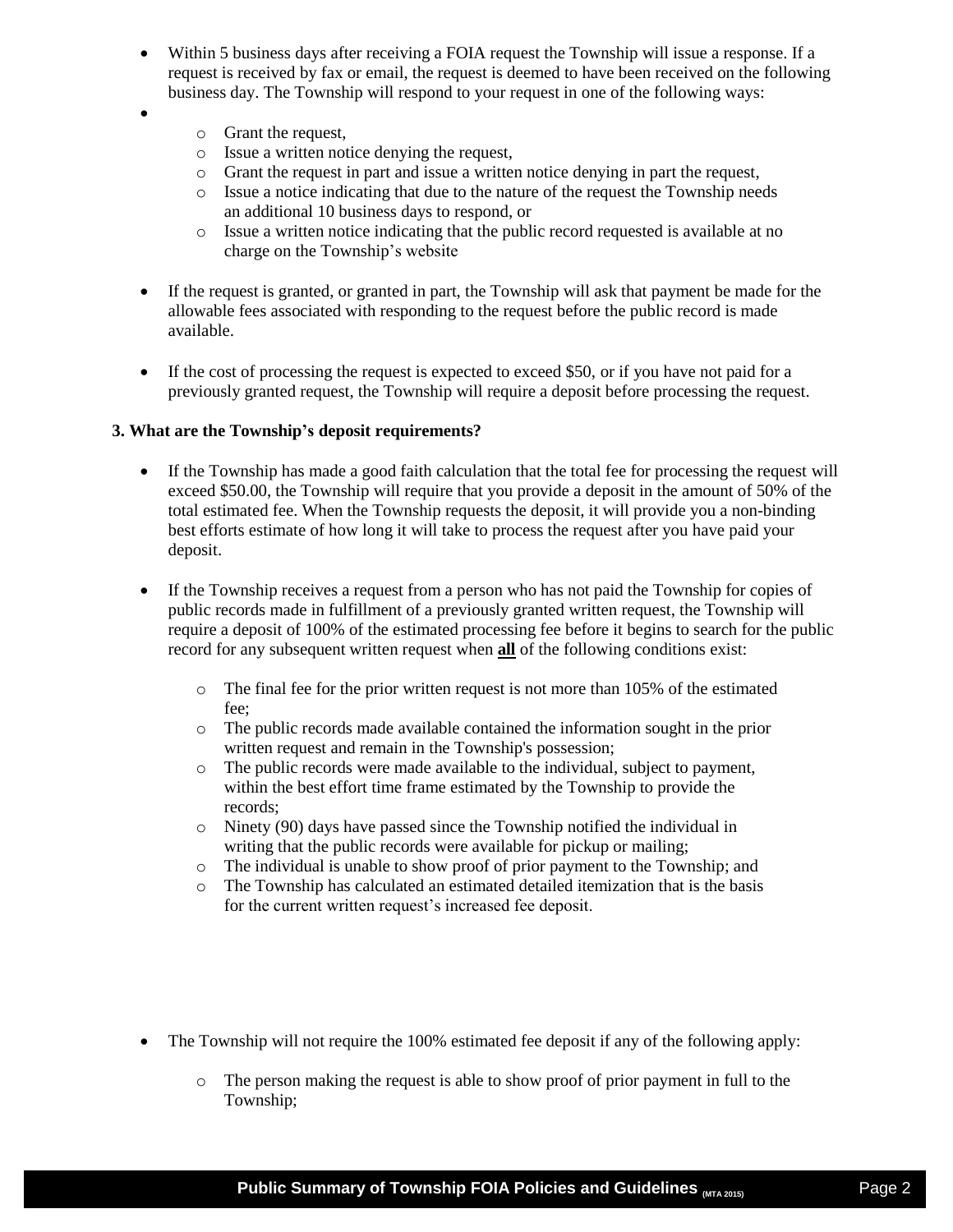- o The Township is subsequently paid in full for all applicable prior written requests; or
- o Three hundred sixty five (365) days have passed since the person made the request for which full payment was not remitted to the Township.

## **4. How does the Township calculate FOIA processing fees?**

The Michigan FOIA statute permits the Township to charge for the following costs associated with processing a request:

- Labor costs associated with copying or duplication, which includes making paper copies, making digital copies, or transferring digital public records to non-paper physical media or through the Internet.
- Labor costs associated with searching for, locating and examining a requested public record, when failure to charge a fee will result in unreasonably high costs to the Township.
- Labor costs associated with a review of a record to separate and delete information exempt from disclosure, when failure to charge a fee will result in unreasonably high costs to the Township.
- The cost of copying or duplication, not including labor, of paper copies of public records. This may include the cost for copies of records already on the township's website if you ask for the township to make copies.
- The cost of computer discs, computer tapes or other digital or similar media when the requester asks for records in non-paper physical media. This may include the cost for copies of records already on the township's website if you ask for the township to make copies.
- The cost to mail or send a public record to a requestor.

## **Labor Costs**

- All labor costs will be estimated and charged in 15-minute increments, with all partial time increments rounded down. If the time involved is less than 15 minutes, there will be no charge.
- Labor costs will be charged at the hourly wage of the lowest-paid Township employee capable of doing the work in the specific fee category, regardless of who actually performs work.
- Labor costs will also include a charge to cover or partially cover the cost of fringe benefits. Township may add up to 50% to the applicable labor charge amount to cover or partially cover the cost of fringe benefits, but in no case may it exceed the actual cost of fringe benefits.
- Overtime wages will not be included in labor costs unless agreed to by the requestor; overtime costs will not be used to calculate the fringe benefit cost.
- Contracted labor costs will be charged at the hourly rate of \$48.90 (6 times the state minimum hourly wage)

A labor cost will not be charged for the search, examination, review and the deletion and separation of exempt from nonexempt information unless failure to charge a fee would result in unreasonably high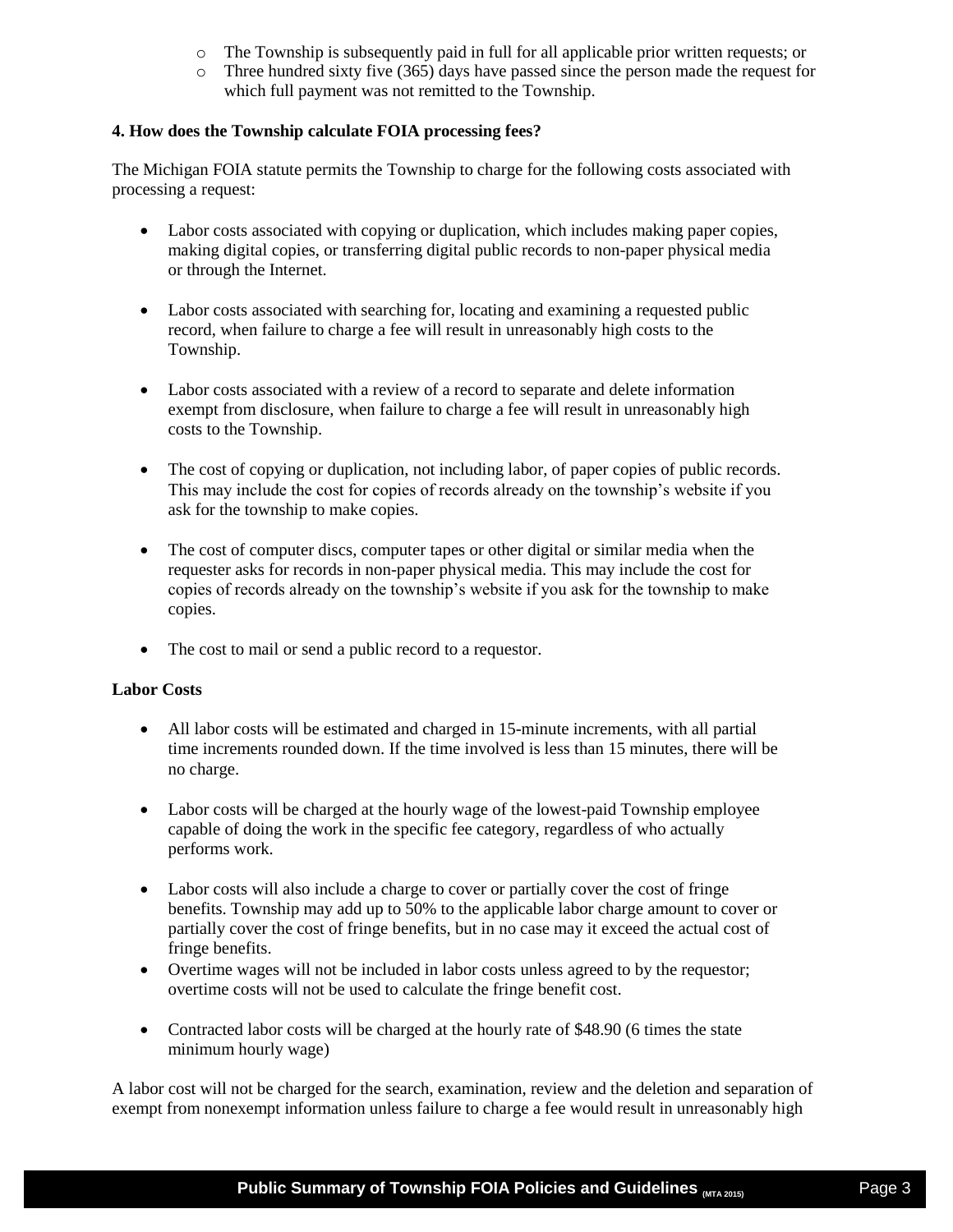costs to the Township. Costs are unreasonably high when they are excessive and beyond the normal or usual amount for those services compared to the Township's usual FOIA requests, because of the nature of the request in the particular instance. The Township must specifically identify the nature of the unreasonably high costs in writing.

## **Copying and Duplication**

The Township must use the most economical method for making copies of public records, including using double-sided printing, if cost-saving and available.

## *Non-paper Copies on Physical Media*

- The cost for records provided on non-paper physical media, such as computer discs, computer tapes or other digital or similar media will be at the actual and most reasonably economical cost for the non-paper media.
- This cost will be charged only if the Township has the technological capability necessary to provide the public record in the requested non-paper physical media format.

## *Paper Copies*

- Paper copies of public records made on standard letter  $(8 \frac{1}{2} \times 11)$  or legal  $(8 \frac{1}{2} \times 14)$ sized paper will not exceed \$.10 per sheet of paper.
- Copies for non-standard sized sheets will paper will reflect the actual cost of reproduction.

## **Mailing Costs**

- The cost to mail public records will use a reasonably economical and justified means.
- The Township may charge for the least expensive form of postal delivery confirmation.
- No cost will be made for expedited shipping or insurance unless you request it.

## **Waiver of Fees**

The cost of the search for and copying of a public record may be waived or reduced if in the sole judgment of the FOIA Coordinator a waiver or reduced fee is in the public interest because it can be considered as primarily benefitting the general public. The township board may identify specific records or types of records it deems should be made available for no charge or at a reduced cost.

## **No Fee Items**

The following items will be provided for free upon request to citizens:

- Current year budget
- Property Record Cards (limit 2 per request)
- Realtor Data sheets (limit 2 per request)
- Real Estate Summary Sheet (limit 2)
- Building Permits (limit 2)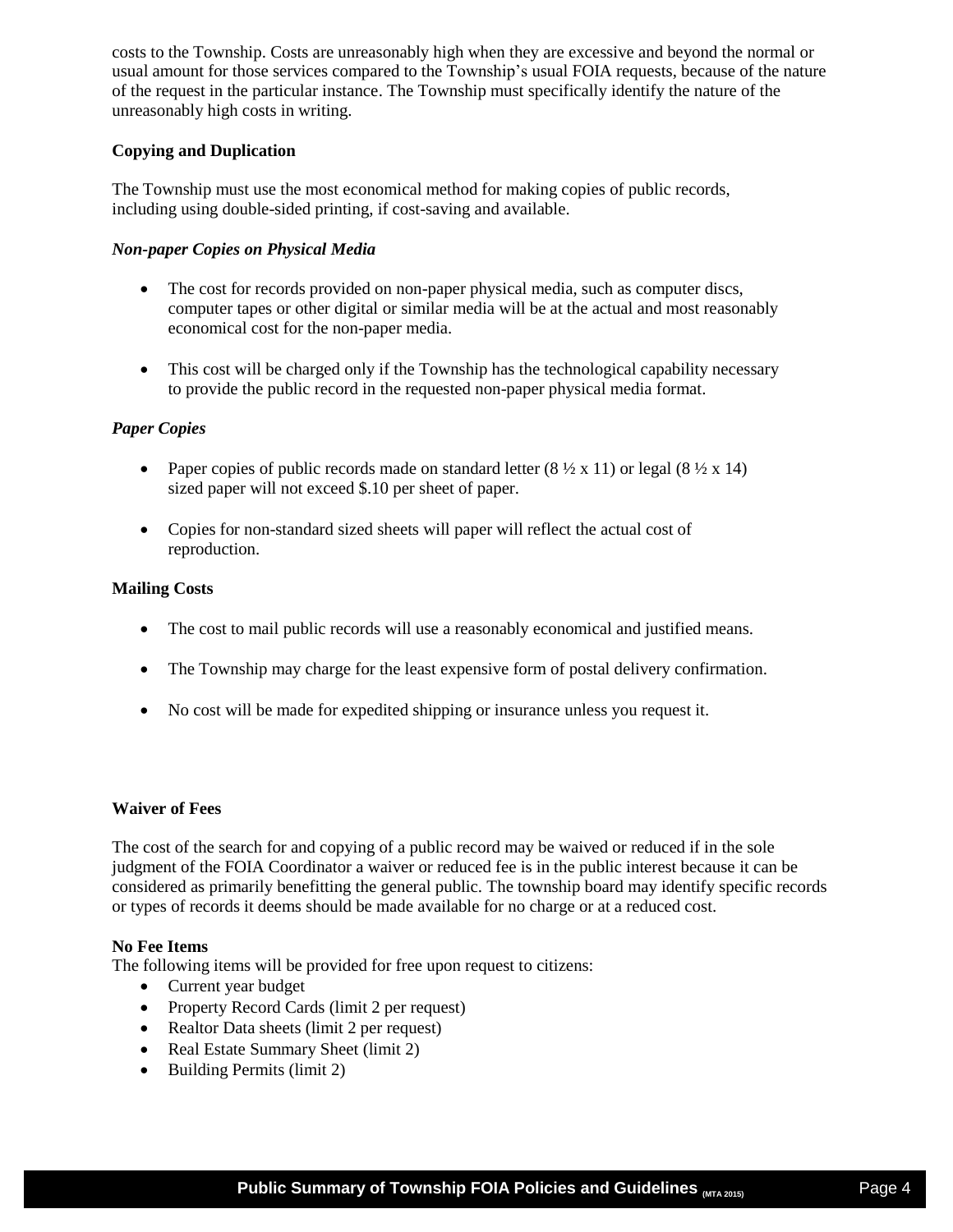## **5. How do I qualify for an indigence discount on the fee?**

The Township will discount the first \$20.00 of fees for a request if you submit an affidavit stating that you are:

- Indigent and receiving specific public assistance; or
- If not receiving public assistance, stating facts demonstrating an inability to pay because of indigence.

You are **not** eligible to receive the \$20.00 discount if you:

- Have previously received discounted copies of public records from the Township twice during the calendar year; or
- Are requesting information on behalf of other persons who are offering or providing payment to you to make the request.

An affidavit is sworn statement. For your convenience, the Township has provided an Affidavit of Indigence for the waiver of FOIA fees on the back of the Township FOIA Request Form, which is available on the Township's website: [www.lctberrien.org](http://www.lctberrien.org/)

## **6. May a nonprofit organization receive a discount on the fee?**

A nonprofit organization advocating for developmentally disabled or mentally ill individuals that is formally designated by the state to carry out activities under subtitle C of the federal developmental disabilities assistance and bill of rights act of 2000, Public Law 106-402, and the protection and advocacy for individuals with mental illness act, Public Law 99-319, may receive a \$20.00 discount if the request meets all of the following requirements in the Act:

- o Is made directly on behalf of the organization or its clients.
- o Is made for a reason wholly consistent with the mission and provisions of those laws under section 931 of the mental health code, 1974 PA 258, MCL 330.1931.
- o Is accompanied by documentation of its designation by the state, if requested by the public body.

## **6. How may I challenge the denial of a public record or an excessive fee?**

## **Appeal of a Denial of a Public Record**

If you believe that all or a portion of a public record has not been disclosed or has been improperly exempted from disclosure, you may appeal to the Township Board by filing a written appeal of the denial with the office of the Township Supervisor (*or "clerk" or "FOIA Coordinator," etc.*).

The appeal must be in writing, specifically state the word "appeal," and identify the reason or reasons you are seeking a reversal of the denial. You may use the Township FOIA Appeal Form (To Appeal a Denial of Records), which is available on the Township's website: [www.lctberrien.org](http://www.lctberrien.org/) .

The Township Board is not considered to have received a written appeal until the first regularly scheduled Township Board meeting following submission of the written appeal. Within 10 business days of receiving the appeal the Township Board will respond in writing by:

- Reversing the disclosure denial;
- Upholding the disclosure denial; or
- Reverse the disclosure denial in part and uphold the disclosure denial in part.